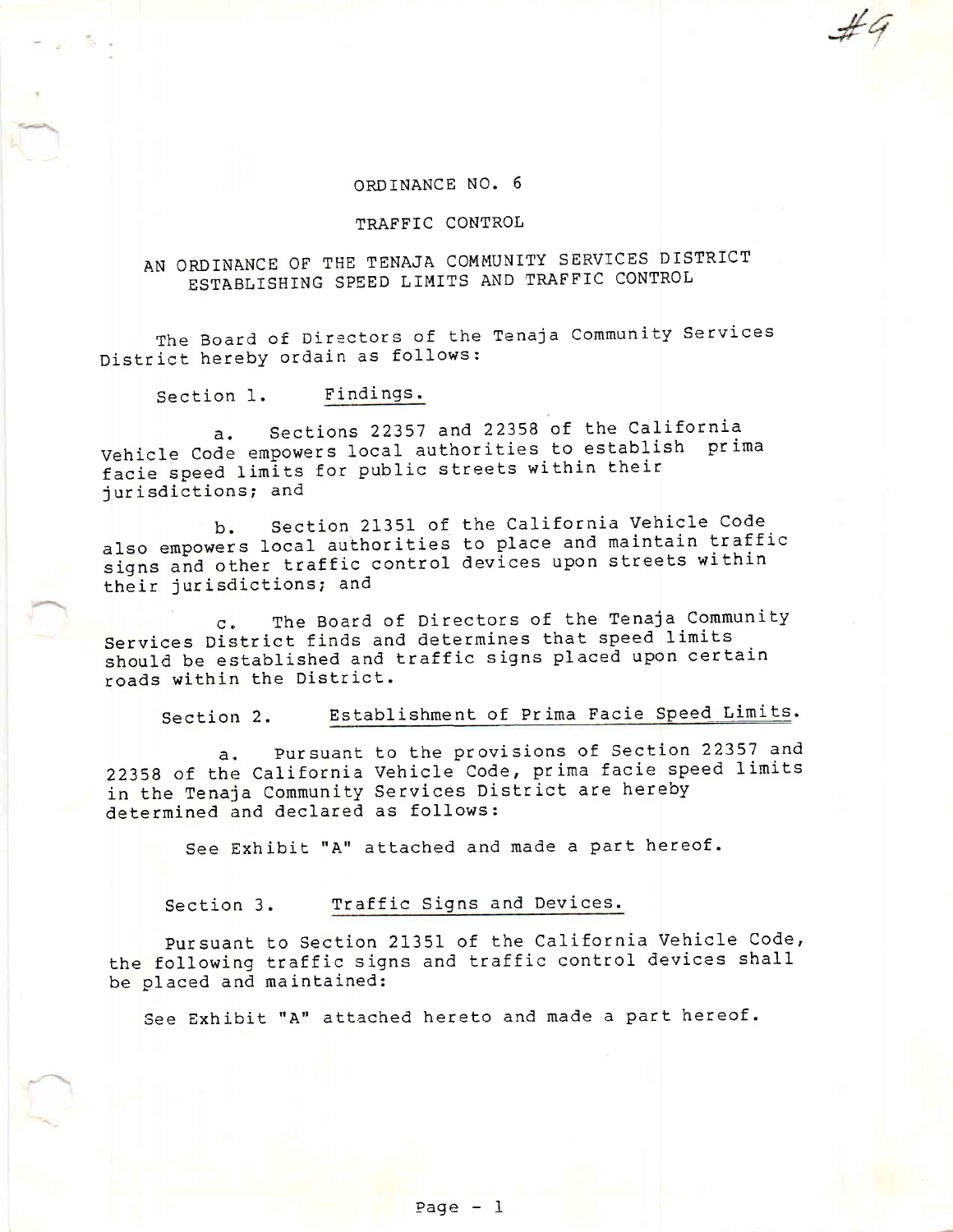## ORDINANCE NO. <sup>6</sup>

## Section 4. Penalty.

Any person violating any of the provisions of this ordinance or failing to comply with any of its requirement shall be guilty of an infraction. Pursuant to Sections 36900 and 36901 of the Government Code of the State of California. every infraction shall be punishable by a fine not exceeding \$100 for a first violation; a fine not exceeding \$200 for a second violation of the same ordinance provision within one year; and a fine not exceeding \$500 fof each additional violation of the same ordinance provision within one year.

Section 5. Effective Date.

This ordinance shall be effective thirty (30) days after its adoption.

Passed, approved and adopted this 6th day of July approved and doopted this

AYES: Directors Lippert, Palmer, Natale and Steen

NOES: Directors None

ABSENT: Directors None

ABSTAIN: Directors None

 $\overline{f}$ 

-tSEA L)

President Thomas Lippert,

ATTEST: James S. Mocalis, Secretary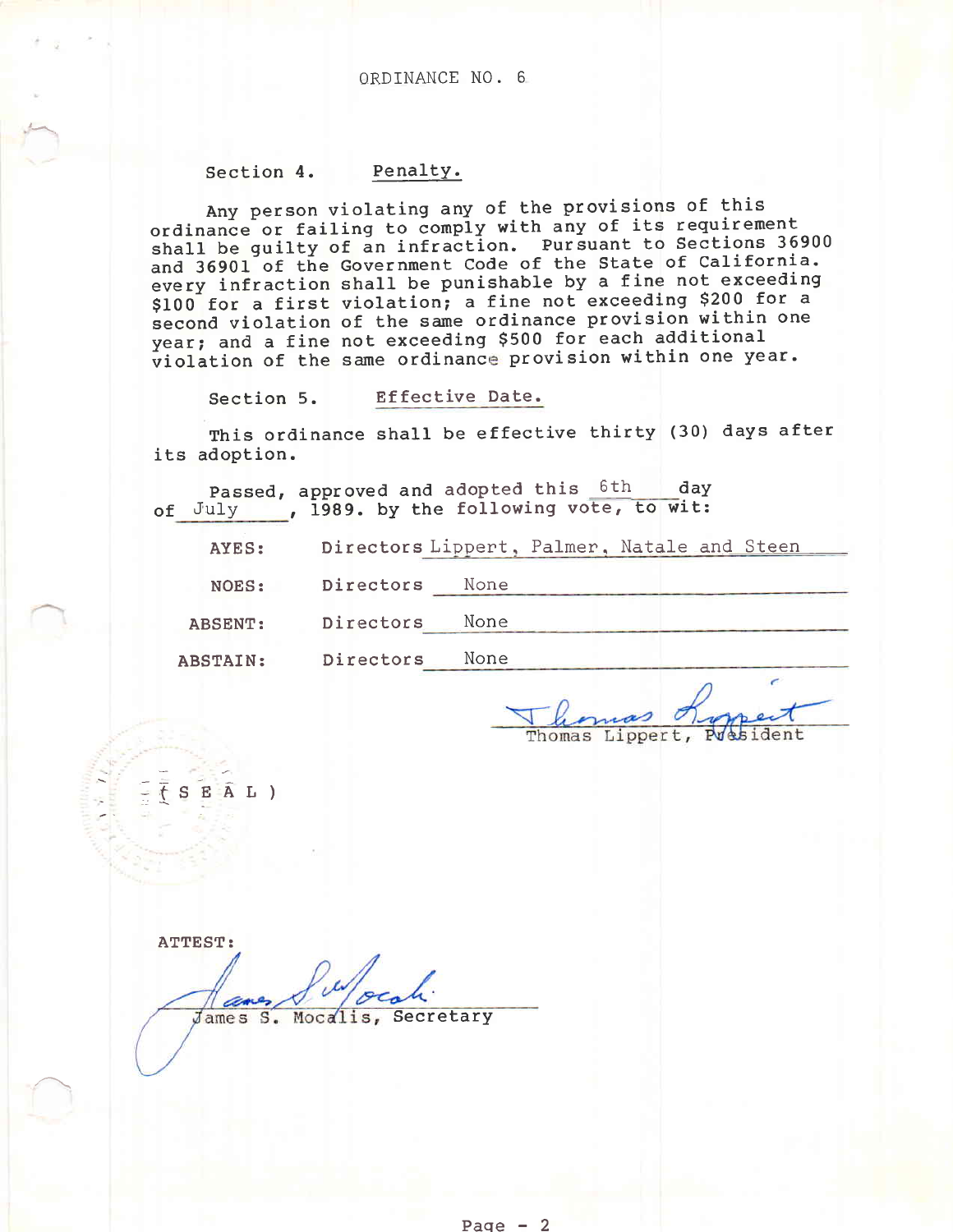## EXHIBIT "A"

## ORDINANCE NO. <sup>6</sup>

#### A. SPEED LIMITS

As part of the design studies for the Tenaja-via Volcano road project finalized by Assessment District 88-1, maximum speeds to be allowed in various segments were determined by the grade, alignment, degree of curvature and roadside impediments or hazards. Sight distance at many of the summits require reduced speed. Trees or rocks within four feet of the edge of pavement also require reduced<br>speed. The pavement width of 22 feet also requires re The pavement width of 22 feet also requires reduced speed.

Therefore, a maximum prima facie speed limit of 45 miles per hour has been determined for all roads within the<br>District. (Road stationing refers to that shown on the (Road stationing refers to that shown on the construction plans prepared by Woodside/Kubota, Engineers for District 88-1)

Lesser speed limits have been determined as follows:

#### 35 MILES PER IIOUR

- 1. Tenaja Road (Station 58+00) beginning at a point 750 feet north of it intersection with Calle Cielo, to a point (Station 75+00) approximately 150 feet south of the extension of the southerly right of way line of the 250 foot wide right of way (Rancho California Road).
- 2. Tenaja Road from the District boundary at the center of sierra El1ana Road (station 313+58) to the intersection of Tenaja Road and Via volcano (station 300+74) and continuing westerly to the intersection of oakvale court (station 289+2L).

## VIA VOLCANO

1. (at Station 18+00) beginning at a point which is 800 feet north of the centerline of the 250 foot right of way (Rancho California Expressway), to intersection with Avocado Mesa Road.

#### AVOCADO MESA-LOS GATOS

1. All of Avocado Mesa from Via Volcano to the end of Los Gatos Road.